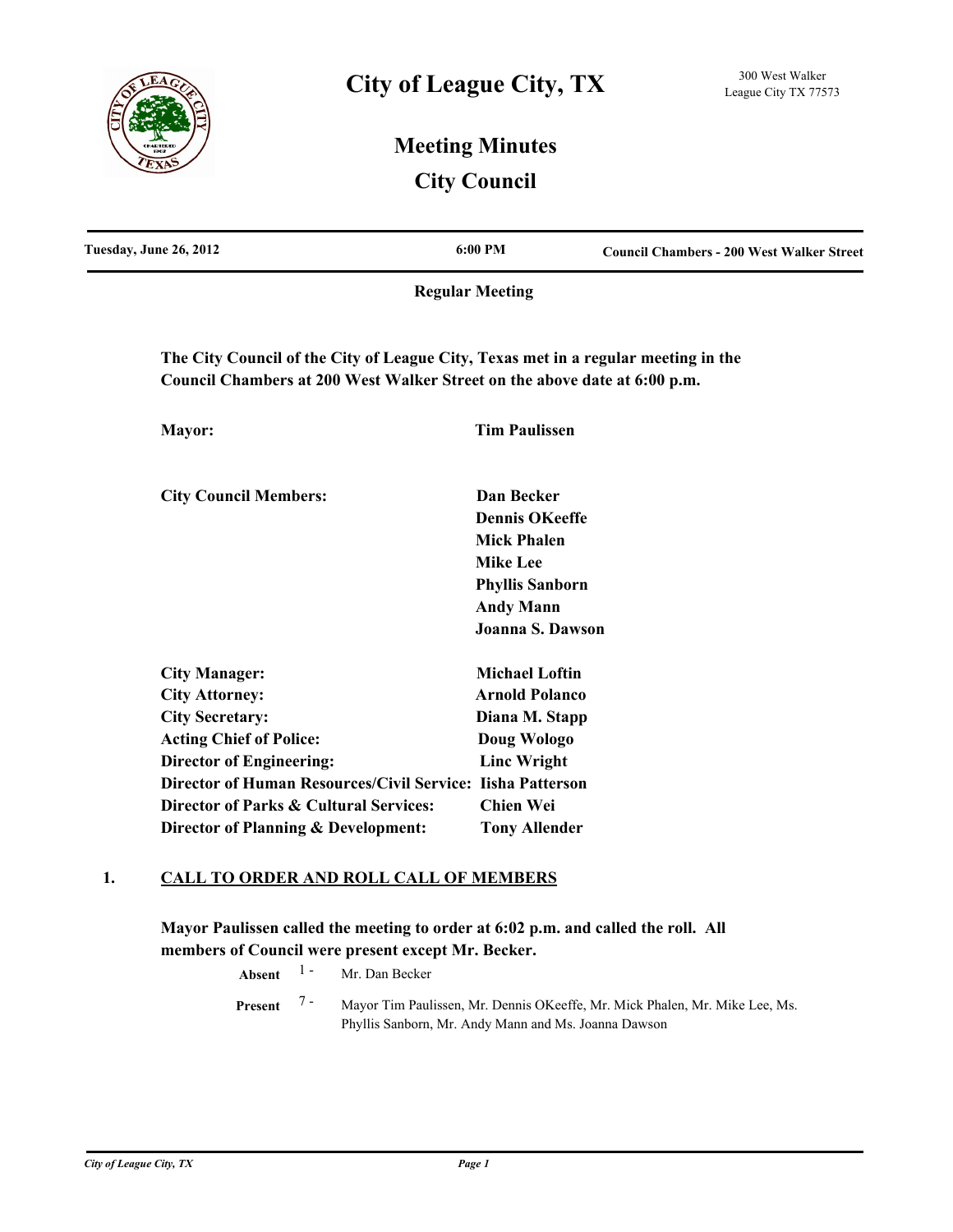#### **INVOCATION, PLEDGE OF ALLEGIANCE TO THE U.S. FLAG AND PLEDGE OF ALLEGIANCE TO THE TEXAS FLAG 2.**

**The invocation was given by Pastor Matt Neely of the Watershed Church. Mayor Paulissen led in the pledges of allegiance to the flags.**

#### **3. APPROVAL OF MINUTES**

**3A. [12-0345](http://leaguecity.legistar.com/gateway.aspx?m=l&id=3193)** May 7, 2012 Work Session

**Approved**

**Mayor Paulissen asked if there were any corrections to these minutes. He said hearing none, these minutes are approved.**

#### **4. APPOINTMENTS, PROCLAMATIONS, PRESENTATIONS, AWARDS**

**4A. [12-0333](http://leaguecity.legistar.com/gateway.aspx?m=l&id=3181)** Consider and take action on an appointment to the Planning and Zoning Commission (Mayor Paulissen)

**Mayor's Recommendation: Brad Matlock**

**A motion was made by Mr. Phalen, seconded by Ms. Dawson, to approve the appointment of Brad Matlock to the Planning and Zoning Commission. The motion passed by the following vote:**

**For:** 6 -

Mr. OKeeffe, Mr. Phalen, Mr. Lee, Ms. Sanborn, Mr. Mann and Ms. Dawson

**Absent:** 1 -

Mr. Becker

### **5. PUBLIC HEARING AND ACTION ITEMS FROM PUBLIC HEARING**

**5A. [12-0330](http://leaguecity.legistar.com/gateway.aspx?m=l&id=3178)** Hold a public hearing on Zoning Change Application Z12-04 (Lucas), a request to rezone approximately 0.92 acres from "RSF-5" (Single-family residential with a minimum lot size of 5,000 square feet) to "CG" (General Commercial), legally described as Tract 2, Lots 1 and 2, Block 1 of the Orange Grove Subdivision, generally located south of State Highway 96 and west of 1st Avenue (Director of Planning & Development)

#### **Mayor Paulissen opened the public hearing at 6:11 p.m.**

**No one was present to address this issue.**

#### **Mayor Paulissen closed the public hearing at 6:11 p.m.**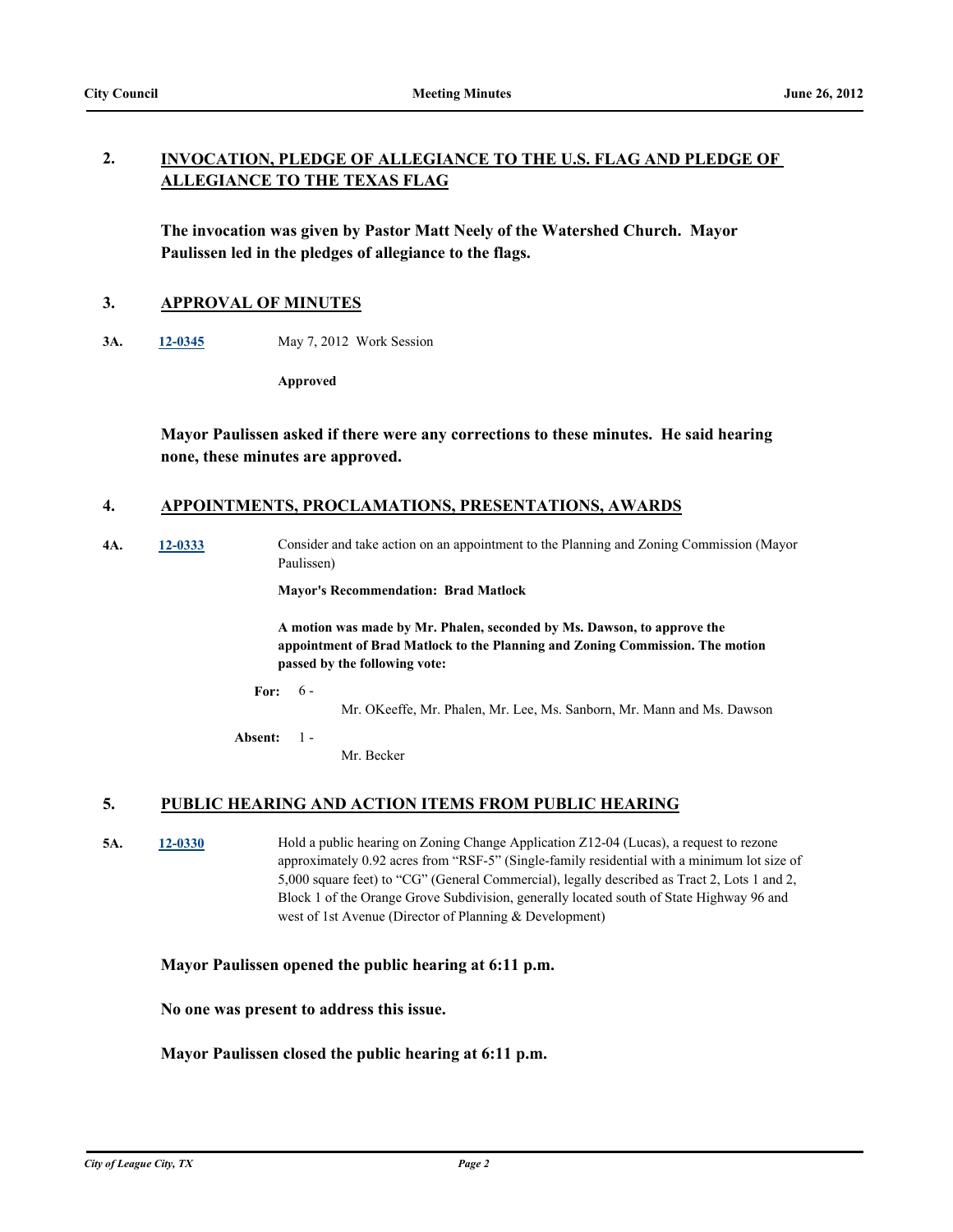| 5В. | 12-0331 |         |       | Consider and take action on an ordinance amending Ordinance No. 2005-24 to rezone<br>approximately 0.92 acres (Z12-04 Lucas) from "RSF-5" (Single-family residential with a<br>minimum lot size of 5,000 square feet) to "CG" (General Commercial), legally described as<br>Tract 2, Lots 1 and 2, Block 1 of the Orange Grove Subdivision, generally located south of<br>State Highway 96 and west of 1st Avenue (Director of Planning & Development) |
|-----|---------|---------|-------|--------------------------------------------------------------------------------------------------------------------------------------------------------------------------------------------------------------------------------------------------------------------------------------------------------------------------------------------------------------------------------------------------------------------------------------------------------|
|     |         |         |       | Planning and Zoning Commission recommended approval to rezone from RSF-5 to CO 7-0<br>on June 18, 2012                                                                                                                                                                                                                                                                                                                                                 |
|     |         |         |       | A motion was made by Ms. Sanborn, seconded by Mr. OKeeffe, to approve Ordinance<br>No. 2012-12 to rezone approximately 0.92 acres (Z12-04 Lucas) from "RSF-5"<br>(Single-family residential with a minimum lot size of 5,000 square feet) to "CO<br>(Commercial Office), legally described as Tract 2 Lots 1 and 2, Block 1 of the Orange<br>Grove Subdivision, generally located south of SH96 and west of 1st Avenue.                                |
|     |         |         |       | A motion was made by Mr. Lee, seconded by Mr. Phalen, to call the question. The<br>motion passed by the following vote:                                                                                                                                                                                                                                                                                                                                |
|     |         | For:    | $6 -$ | Mr. OKeeffe, Mr. Phalen, Mr. Lee, Ms. Sanborn, Mr. Mann and Ms. Dawson                                                                                                                                                                                                                                                                                                                                                                                 |
|     |         | Absent: | $1 -$ | Mr. Becker                                                                                                                                                                                                                                                                                                                                                                                                                                             |
|     |         |         |       | The motion made by Ms. Sanborn, seconded by Mr. OKeeffe, to approve the ordinance<br>passed by the following vote:                                                                                                                                                                                                                                                                                                                                     |
|     |         | For:    | $6 -$ | Mr. OKeeffe, Mr. Phalen, Mr. Lee, Ms. Sanborn, Mr. Mann and Ms. Dawson                                                                                                                                                                                                                                                                                                                                                                                 |
|     |         | Absent: | $1 -$ | Mr. Becker                                                                                                                                                                                                                                                                                                                                                                                                                                             |
|     |         |         |       |                                                                                                                                                                                                                                                                                                                                                                                                                                                        |

### **6. CITIZENS REQUEST FOR HEARING BEFORE CITY COUNCIL**

**The privilege of speaking at this time is limited to the following persons: residents, persons having an ownership interest in property or a business located within the City, or their attorneys.**

**A statement of no more than 3 minutes may be made on items of general relevance. There will be no yielding of time to another person. State law prohibits the Mayor and members of the City Council from commenting on any statement or engaging in dialogue without an appropriate agenda item being posted in accordance with the Texas Open Meetings Law. Comments should be directed to the entire Council, not individual members. Engaging in verbal attacks or comments intended to insult, abuse, malign or slander any individual shall be cause for termination of time privileges and expulsion from Council Chambers.**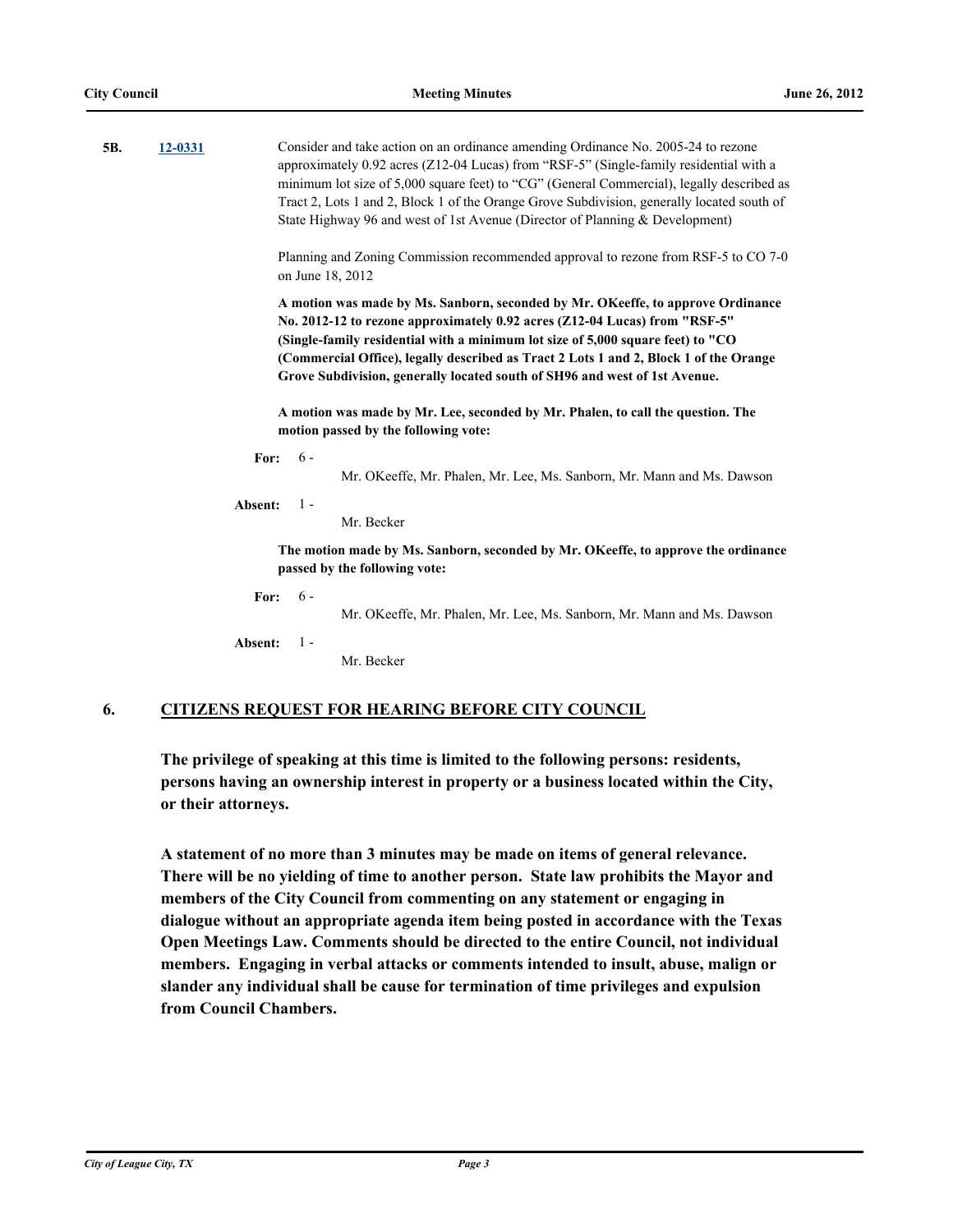| <b>City Council</b> |                       | <b>Meeting Minutes</b> |                                           | June 26, 2012 |
|---------------------|-----------------------|------------------------|-------------------------------------------|---------------|
|                     | <b>Name</b>           | <b>Address</b>         | <b>Subject</b>                            |               |
|                     | <b>Susan Scruggs</b>  | 2802 West Nasa Blvd.   | <b>Letter from AG</b>                     |               |
|                     | <b>Penny Ignazio</b>  | 6160 Granger Ln.       | Thanks to staff                           |               |
|                     | <b>Jeremy Winter</b>  | 1350 E. Strawberry     | <b>Dickinson Townsite</b>                 |               |
|                     | <b>Joyce Williams</b> | 1356 E. Strawberry     | <b>Dickinson Townsite</b>                 |               |
|                     | <b>Chris Harrison</b> | 1411 W. Main St.       | <b>Community Thanksgiving Celebration</b> |               |
|                     |                       |                        |                                           |               |

## **7. COUNCIL MEMBERS COMMENTS/REPORTS**

Announcements concerning items of community interest. No action will be taken or discussed.

Mick Phalen said I was going to come in here and thank Jody and his crew for the great work that they did to get the water back on, but I will say thanks to Jody and your crew, but I will say more. It's the kind of effort that you see from all of our city employees and thank you all this time, but thanks everybody else for all the hard work that you do.

Joanna Dawson said League City's just full of good news and problems solved and we're just doing great. We're going to try and take care of you and Ted some way or other, figure out what's going on out there. I am thrilled tonight that we have about a dozen members of the Ghirardi family in the audience who are here to witness the agenda item about the park where the tree was moved, so thank you guys for coming. We're really proud of this whole event.

Mike Lee said I just want to take a minute and address the people who live out in Shellside, I can assure you that not only myself but I know that several members of council are with you guys, and we've had many talks about it. We understand your problems and we're going to work together to get this thing done. One last comment, everybody keep in mind it's summer time, there are a lot of kids on the streets, keep an open eye for kids playing throughout the day time and into the early evenings and have a great summer.

Andy Mann said I just want to reiterate Mike's comments about Shellside. I don't know how this is going to turn out but we're all looking at it now, so you've done your job. I think it's kind of interesting also that the way the machine works, eventually if you keep knocking, you know, people will listen. I will caution you though you almost never get exactly what you want, but some good will come of this so thank you very much for your participation. Also, I went out to lend my engineering expertise during the water crisis and I was amazed at how when you rolled up there everyone's engaged, everyone's working. As a member of management, it's what you want to see a team doing and I really appreciate everything you guys are doing out there.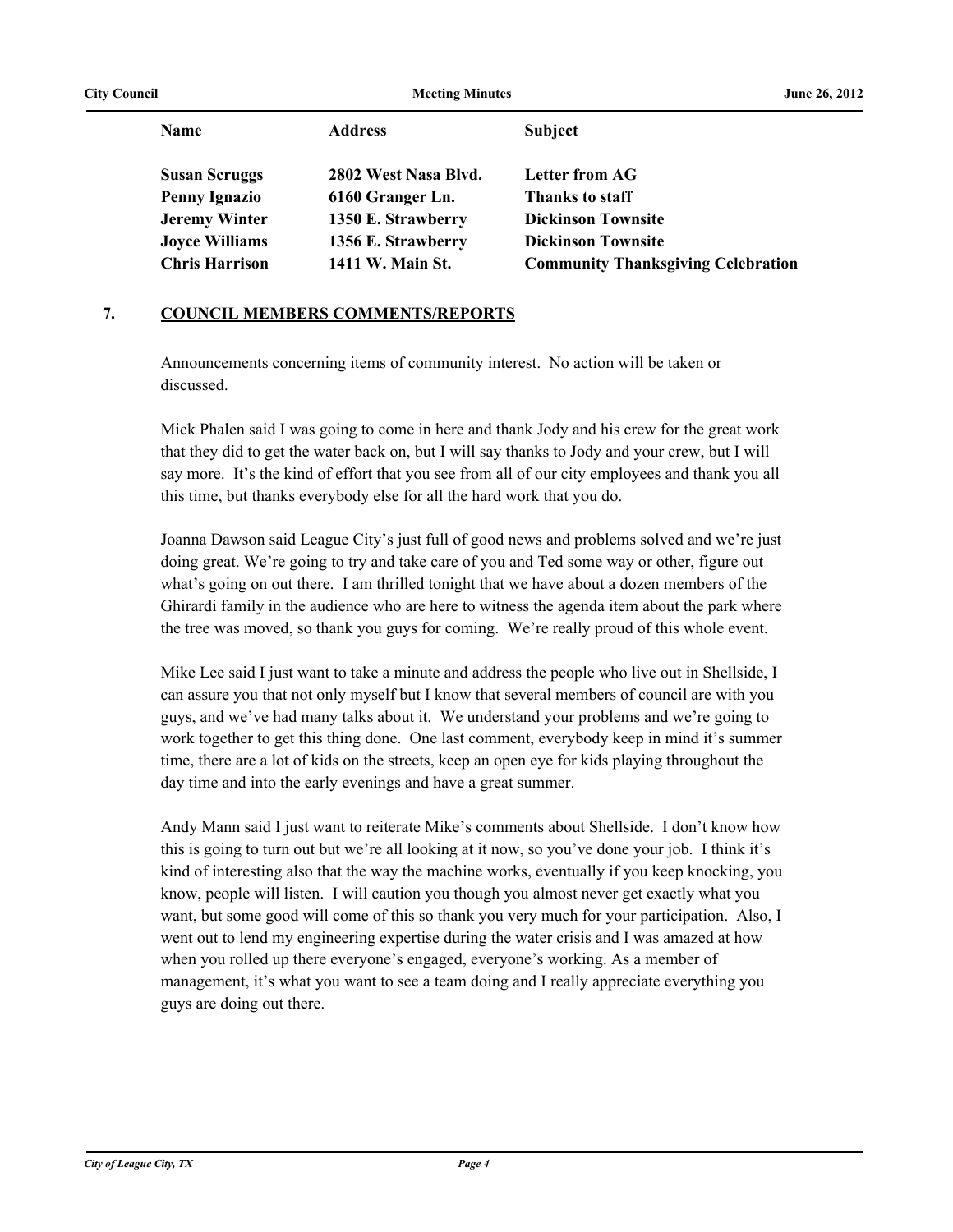Dennis OKeeffe said I'd like to make a quick comment about the previous agenda item that's talking about the traffic survey for the approved zone change requests for .92 acre track from general commercial to office commercial. I found where that reference was, the comment from P & Z was if the property request for general commercial had been approved, that would have created a traffic study because of number of trips, so I stand corrected. I'd also like to echo the comments of my colleagues about Shellside. Drainage issues has captured the City Council's attention to consider drainage options, we are not quite sure what those options are at present, it's too early in the process. But I'm a strong advocate for homeowners' rights and I'm also committed to offer my assistance to improve everyone's quality of life throughout the City of League City.

Phyllis Sanborn said I'm going to start with the Library Happenings - Families are invited to solve the Mystery of the Missing Clue by Imagination Station Thursday, June 28th, at 6:00 p.m. and again at 7:00 p.m. Family Events are held every Thursday until July 26th. You can learn Basic Keyboarding and Typing Skills on the computer at the library on Wednesday, June 27th from 2:00 p.m. until 4:00 p.m. It is not too late for the children to pick up their reading logs, and that's ages 0-18! I'd like to also say that they do a great job over there at the library and we appreciate the summer events that they have scheduled for the children and adults. I'll reiterate what my fellow council members said without going into much detail, Shellside, we do hear you and we're working for you and the City's working for you. We're getting updates usually every week and so you do have our ears and you've been long neglected I think, but we're working with you now, I hope. Also with the big water main break that we had last week, just one more time Jody Hooks is here tonight. We appreciate him and his entire department and other departments that pitched in. Our Public Information Office did a great job, the media was out there keeping me informed, 311 works great, I got it on my phone. A little bit later the phone rang and my husband said are you going to answer the phone and I said no it's the City calling because I've already gotten it on my cell phone and on my computer, so I know that is working and that was a big relief. So like Mick said, it's not just our Public Works Department it's everybody in the city, I think, that works for League City. They just get showcased sometimes when we have emergencies, so thank you Jody and your staff, and thank you League City employees, we do appreciate you. We don't tell you enough, but we do appreciate you.

### **8. MAYOR COMMENTS/ REPORT**

Announcements concerning items of community interest. No action will be taken or discussed.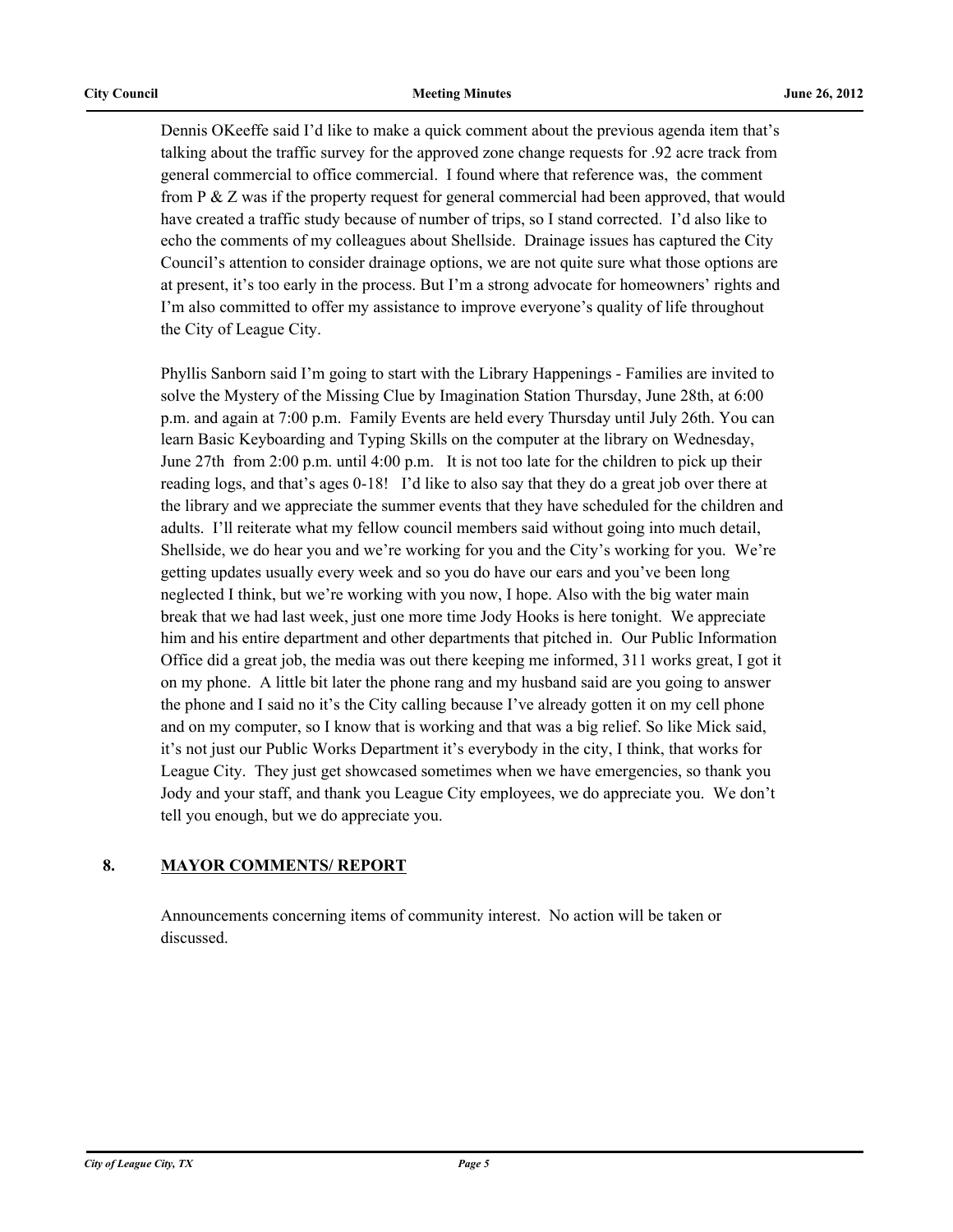**Mayor Paulissen said Jody, I'm going to have to talk about you guys. I heard on Thursday that we had this water leak and then I kind of fussed at Dave Benson because he didn't call me and let me know that our main line was leaking. When I got there at 4:00 p.m., you all had already found another piece of pipe down at Gulf Coast, you were mobilizing to get that done, you already had the steel box being unloaded so you could put on either side to keep the dirt from falling in. You had all the machinery out there and not only that, even though the water was leaking you were going to wait until past peak so all of our residents would still have water. As I said to the paper and press releases, it just emphasizes the fact that we have to continue to work on other water alternatives and other lines so that we're not in this situation. I believe we were up and running, the line was repaired, by 8:00 p.m. Friday night. So in barely 24 hours we had our main 39" water line that ruptured and our staff had mobilized, fixed the problem and we were back on line. What I'm saying is we had a plan in place, all the phone calls were made, everybody was arriving at the same time so you didn't have to sit here and wait for the next guy to get here to make sure that happened. Again, my colleagues up here, everybody in the City does a good job day in and day out and we too often say you don't do a good job, but again, good job on that. Then I want to mention we just got back in City Hall. We've been relocated to South Shore Harbor since August of 2010, so for the last 18 or 20 months City staff has just had a really rough go of it over there at South Shore Harbor. I would like to say in reference to this, Rusty Bolen and Mike Tubbs, during this whole process, when we were moving, we didn't have a plan for landscaping but our city staff was out there doing landscaping. Rusty Bolen was out there sweeping and planting along with all of his workers, Mike Tubbs was lifting boxes. We can't say enough about Ryan Smith, our IT Director, because he kind of got this City Hall remodel dumped in his lap and it's been a long haul. But what I would say is you want us to be conservative up here, and years back people were telling us to spend \$36 million dollars to build you a brand new City Hall. We remodeled, basically you got a brand new City Hall for \$5.5 million dollars so that's a good deal for you. We didn't have to tear down the bare bones of that building. The building was build in 1971, so just think about it at your house. Is there anybody out there that's been in their house since 1971 and still has the same air conditioning system, do you still have the same telephone system, do you still have the same heating system, in that case we did have all of those issues. We had asbestos on the floor tile, it was just a very inefficient building from A-Z, so good job for everybody, we are now back at 300 West Walker and glad to have you out this evening.**

#### **9. REPORTS FROM STAFF MEMBERS**

**9A. [12-0348](http://leaguecity.legistar.com/gateway.aspx?m=l&id=3196)** Presentation of the Midyear Financial Report for Fiscal Year 2012, ending May 31, 2012 (City Manager)

Announcements concerning items of community interest. No action will be taken or discussed.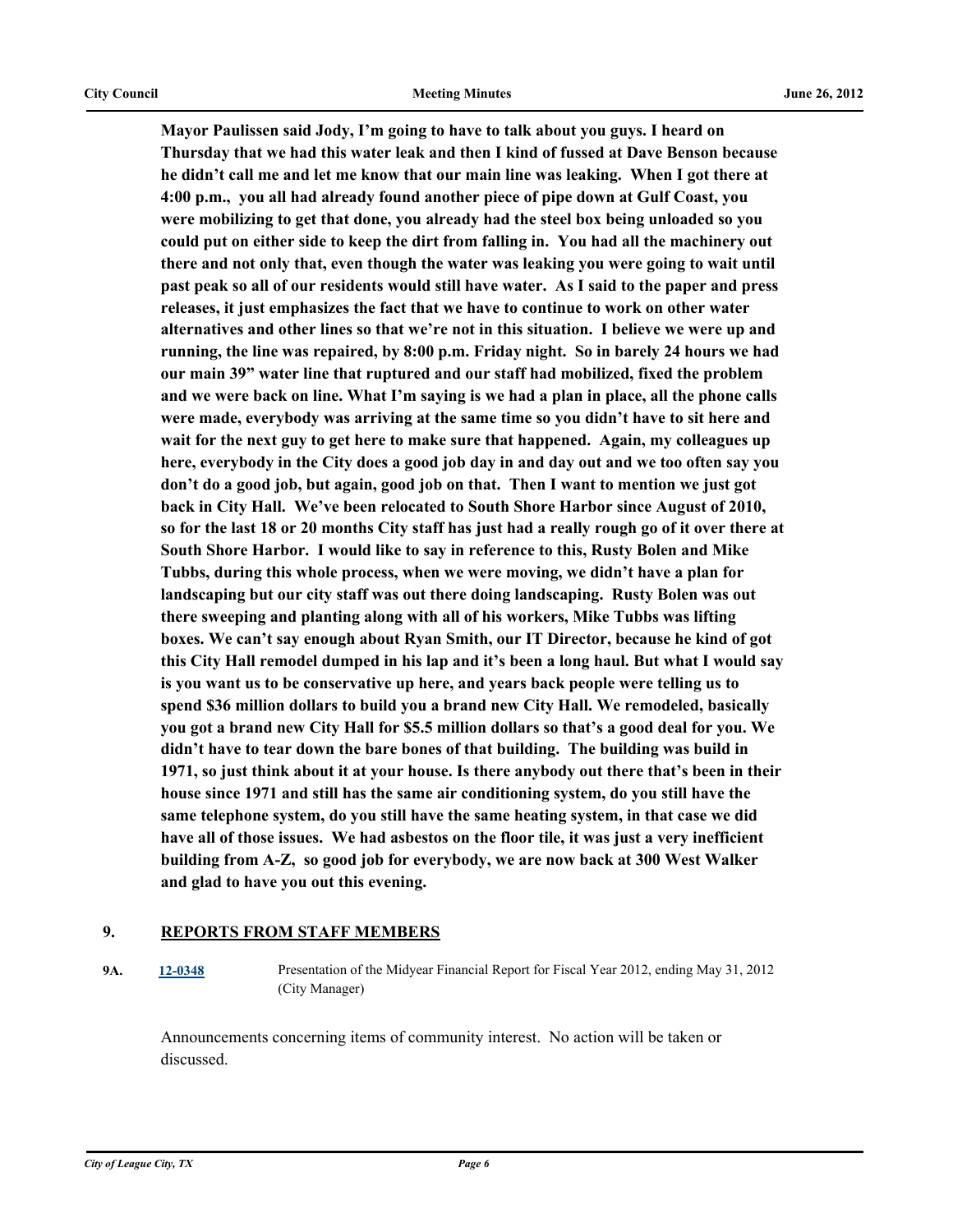**Mike Loftin said it's my pleasure to report tonight that the City of League City is still financially sound, we're very much on track with where we thought we'd be with this year's budget. We do this, though, to insure that's the case to avoid surprises. I will quickly run down some of the major results that are in the published report that should be on the web page by tomorrow and which you all have in your possession. General fund balance is projected to end the year at \$18.1 million dollars. This is \$1 million dollars less than the adopted budget, largely due to the fact that you appropriated \$1.3 million of that fund balance for important traffic system improvements including the GPS based public safety signal control system. Utility fund has a projected ending balance of \$19 million. This is after taking care of operating and debt reserves with \$9 million left for investment in water supply as well as hedging against future rate increases. We have from Jody the estimate that the cost of the water line break, including contractor and in-house cost, was \$111,000 dollars. So not only did they move efficiently, but that's a very cost effective number to throw up for the amount of effort that went in that effort. From a revenue standpoint, property taxes are running a little further under budget. We did have the tax cut in the fall which accounts for about a half of the half-million, or two-thirds of that half-million dollars that we're projected to be short, with the other third coming from a shortage in collections. Sales tax on the other hand is doing quite well. The based tax is running 4.4 percent ahead of last year with our one time audit windfall we got in January, we're going to end almost a million over budget. Water revenue, because we have had quite a bit of rain this year, is running pretty close to budget, slightly ahead. We monitor, as we have before, growth and water customers and new construction every month and we're continuing at a 2.2 to 2.3 percent growth rate as you can see here for the last year. On the expenditure side, this is primarily in the general fund, the Public Safety Directorate is under budget by net of a quarter of a million, we'll have some individual department overruns primarily due to the pay adjustment program which we'd anticipated. We budgeted those funds centrally and will be bringing you a budget amendment to selectively adjust departments that will need additional funds for that reason. The Public Works Directorate is also projected to be under budget by net of \$123,000 and we're still tracking Facility Maintenance costs there being slightly over budget. Parks and Cultural Services in total will be under budget by a net of \$84,000. The Administration area, the City Manager's budget is projected to be over by \$12,000 caused largely by the City Manager search. Economic Development is going to be slightly over by \$12,000 caused by professional services, expenses. The City Attorney's budget has a significant overrun this year, largely due to some of the litigation work Ross Banks has done, the litigation associated with the Glenn Cove case and also the new cost of the municipal court collections attorney, which is about \$70,000 more than expected, but that has been offset by collected revenues.**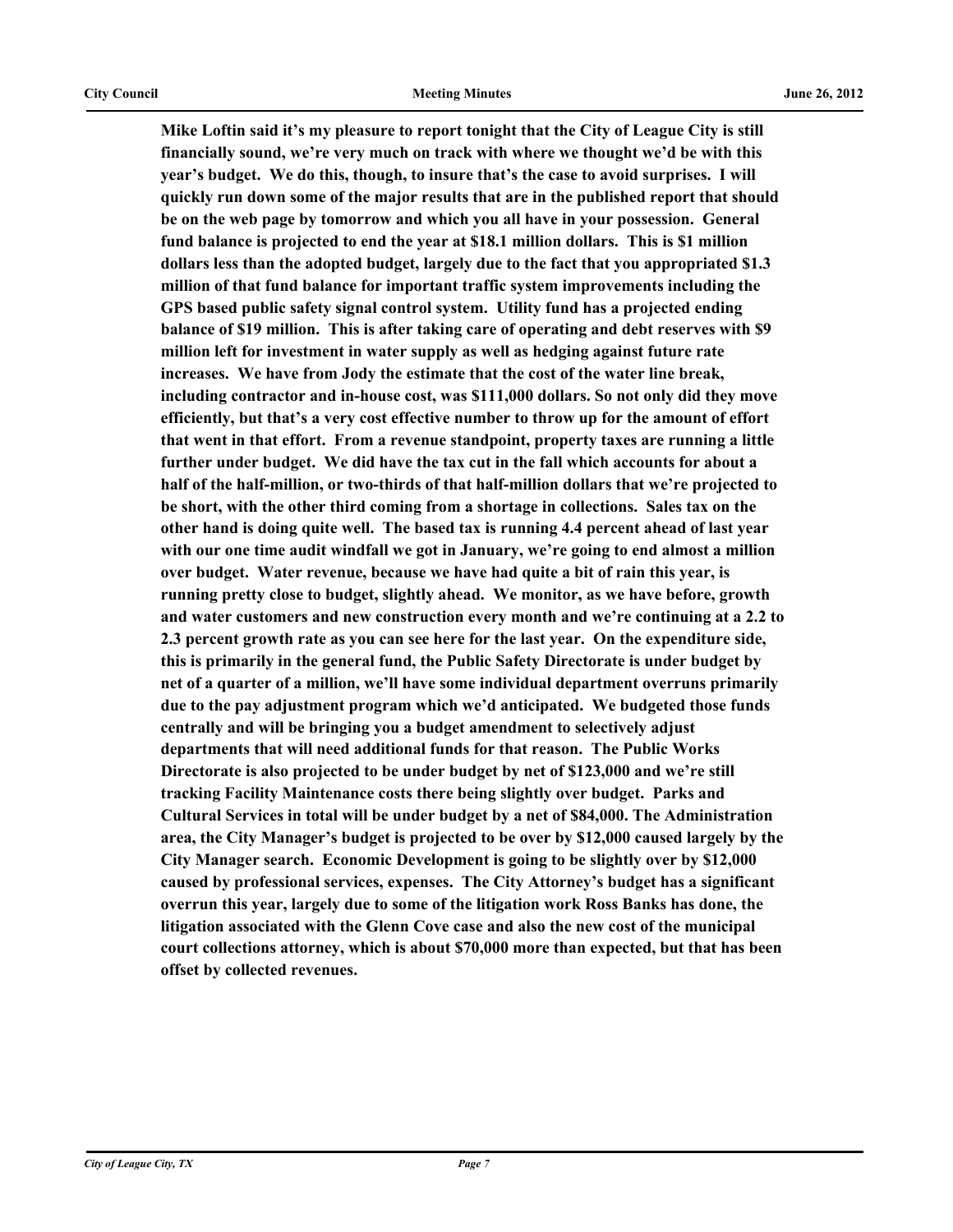Now, I'd like to add as an adjunct to this report, some recognition of staff. You all talked about our wonderful staff, I thought it was appropriate to show you their names. We'll start with the City Hall team, this goes all the way from the construction management team, which included Ryan Smith, Scott Tuma and John Lothrop, who really shepherded this project from start to finish. And I have to say a special word about Ryan. There's nothing Ryan will not do himself. If it has to be done, Ryan's willing to step in and get it done. He's a director of a department but has an attitude that he is just one of the workers and that's quite laudable. Our furniture team, I'll not read all their names, was five individuals, you know. Look at the preparation team and the people that were involved in the move back to City Hall. We did not hire an outside mover. We did the entire move in-house. We did buy all new furniture for City Hall but took furniture that we had that was useful in other departments and systematically moved that out over a period of weeks to other city departments and it's through the efforts of the people you see on this page. I also have a chance to announce that our communications group earned some special awards this last week at the Texas Association of Municipal Information Officers Awards. They won the Gold Star Award and I think this is significant for people, for most creative marketing with least dollars. League City government is a bargain. I will say that unashamedly and it's because of our employees and they also won the Silver Star Award for their social media on Facebook, Twitter and YouTube. We're very proud of that. Lastly, I'm going to call Jody Hooks up here to give you a report, but this is the list of the names of the city employees who participated in some way or another, coordinating efforts to get that line repaired out there. It's an impressive thing and I thought it'd be nothing more impressive than to hear Jody give us a quick report, kind of an after-action report for you.

Jody Hooks said I would like to discuss a couple of issues related to the water crises. First and foremost, I'd like to thank the citizens for recognizing our emergency water restrictions and adhering to the restrictions. That really helped. It had a reduction of about 40 percent of our usage which allowed us to maintain regulatory compliant pressure throughout the event. I certainly want to thank the cooperative efforts of every department throughout the city, from senior staff Mike, David Benson, Kristi Wyatt, they were engaging the entire time with me in trying to get information to the public. The Water Production Department, Line Repair, Street Department, Engineering Department, Wastewater Department all were engaged the entire time and it's the preparation, the reaction time really made that repair go quick. In addition to that, Gulf Coast Water Authority, the City of Webster, and W.C.I.D. #1 were on the spot calling me. I made a couple of phone calls and calls were coming in to me offering water through inner connections on two sides of the city and G.C.W.A. offered not only water in addition to our contracted amount, but also parts from their supply yard in Alvin. At that point Kenneth Farrow had his guys and his haul truck going across the county and as the Mayor said we had equipment, contractors and everything there in a very quick time. The contractor out of Santa Fe was there and did an outstanding job. Chief Goudie presence was very instrumental in keeping us safe. As we were working and worried about water he was worried about our safety and brought many things to our attention. He had water through Galveston County Emergency Management. He had water staged to be distributed to different distribution points throughout the city should our water fail completely.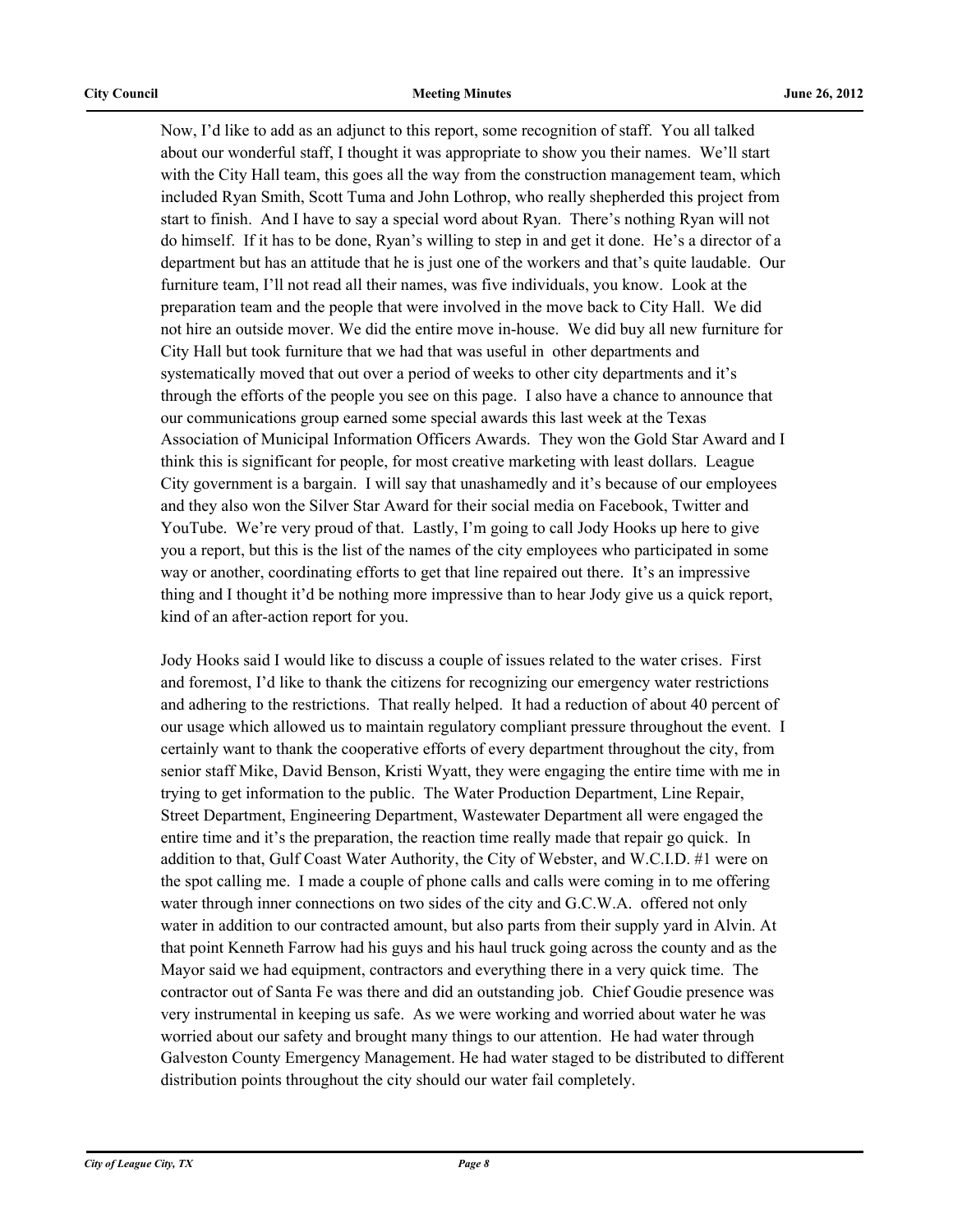One of the reporters in the interviews asked me what it was on a scale of  $1 - 10$  and I immediately said a 10 because that's just how serious that leak was. In short I'd also like to say a special recognition to our Water Production Department. Our citizens, Mayor and Council, please understand how special these guys are. They are a cohesive unit that has worked together for many years. There was another element to this, it kind of went unseen. The repair which I just explained and then there were the guys operating the system behind the scenes that did it throughout the night for 30 hours straight until we were back up and running. They know the system well and I'll be honest with you, I don't have to tell them anything. They're automatic robots and they do not whine about anything, they take care of business, they sit on site and they're very good at what they do and certainly my appreciation to them and again they kept our water safe during that.

#### **10. CONSENT AGENDA**

Approval of the Consent Agenda

**Mr. OKeeffe pulled Items 10C, 10D, 10F, and 10G.**

**A motion was made by Ms. Sanborn, seconded by Mr. Lee, to approve Consent Agenda Items 10A through 10J with the exception of 10C, 10D, 10F, 10 G. The motion passed by the following vote:**

|      |         | $6 -$<br>For:<br>Mr. OKeeffe, Mr. Phalen, Mr. Lee, Ms. Sanborn, Mr. Mann and Ms. Dawson                                                                                    |
|------|---------|----------------------------------------------------------------------------------------------------------------------------------------------------------------------------|
|      |         | $1 -$<br>Absent:<br>Mr. Becker                                                                                                                                             |
| 10A. | 12-0328 | Consider and take action on the approval of a contract for Police uniforms to Lone Star<br>Uniforms.(City Manager)                                                         |
|      |         | Staff recommends approval.                                                                                                                                                 |
|      |         | <b>Approved on the Consent Agenda</b>                                                                                                                                      |
| 10B. | 12-0327 | Consider and take action on the approval of the resale of a property resulting from a tax<br>foreclosure for Lot 28, Block 2, Clear Creek Heights Section 3 (City Manager) |
|      |         | Staff recommends approval.                                                                                                                                                 |
|      |         | <b>Approved on the Consent Agenda</b>                                                                                                                                      |
| 10C. | 12-0335 | Consider and take action on a request for a water well permit regarding the property located at<br>2780 Webster Street (Director of Engineering)                           |
|      |         | Staff recommends approval.                                                                                                                                                 |
|      |         | A motion was made by Mr. OKeeffe, to deny. The motion died for lack of a second.                                                                                           |
|      |         | A motion was made by Mr. Lee, seconded by Mr. Phalen, to approve a request for a<br>water well permit regarding the property located at 2780 Webster Street.               |
|      |         | The motion was amended by Mr. Lee, seconded by Mr. Phalen, to deny the request. The<br>motion passed by the following vote:                                                |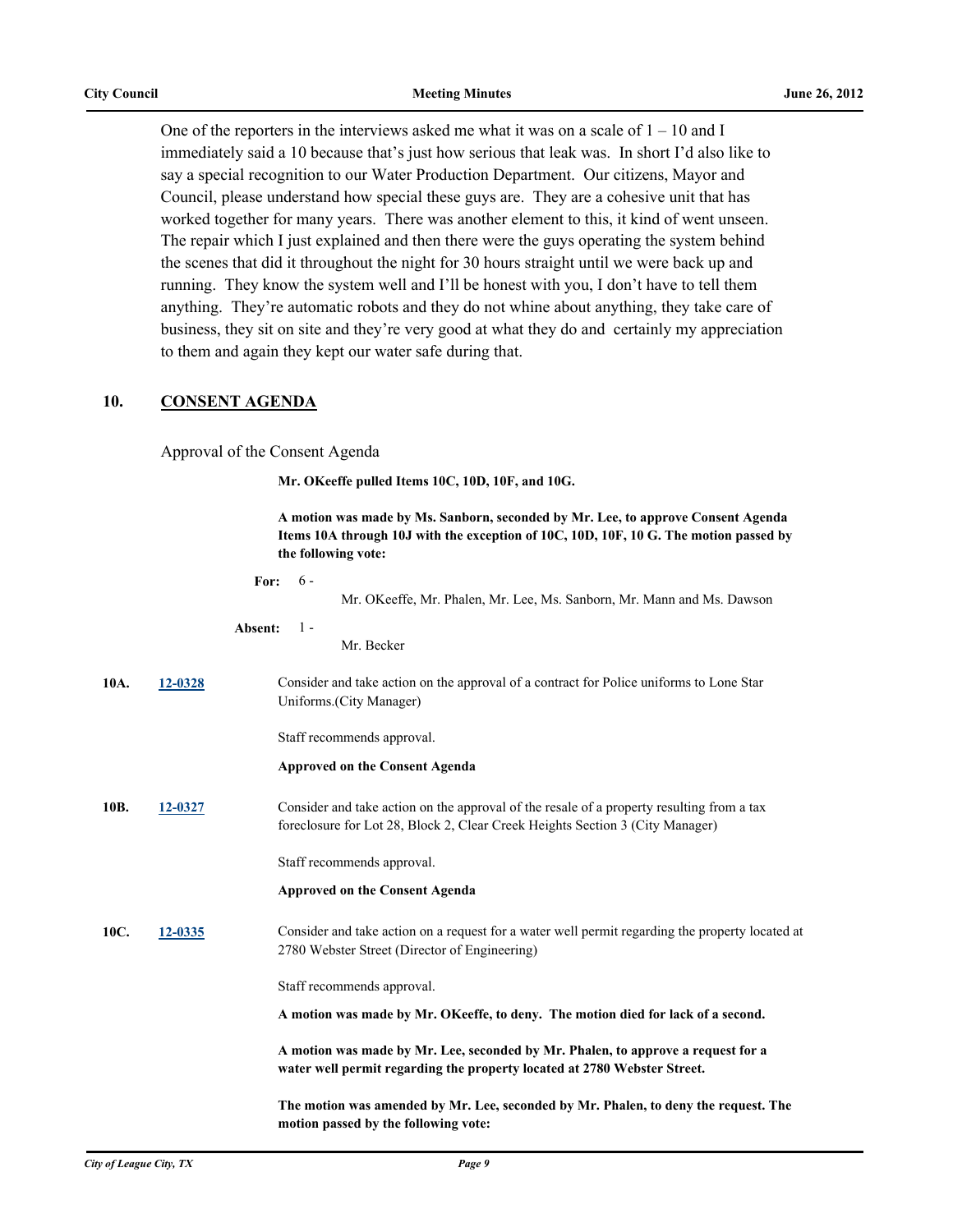|      |         | For:<br>$6 -$<br>Mr. OKeeffe, Mr. Phalen, Mr. Lee, Ms. Sanborn, Mr. Mann and Ms. Dawson                                                                                                                                                                                                                                                                                              |
|------|---------|--------------------------------------------------------------------------------------------------------------------------------------------------------------------------------------------------------------------------------------------------------------------------------------------------------------------------------------------------------------------------------------|
|      |         |                                                                                                                                                                                                                                                                                                                                                                                      |
|      |         | $1 -$<br>Absent:<br>Mr. Becker                                                                                                                                                                                                                                                                                                                                                       |
| 10D. | 12-0336 | Consider and take action on a request for a water well permit regarding the property located at<br>2350 Hewitt Street (Director of Engineering)                                                                                                                                                                                                                                      |
|      |         | Staff recommends approval.                                                                                                                                                                                                                                                                                                                                                           |
|      |         | A motion was made by Mr. Lee, seconded by Ms. Sanborn, to approve a request for a<br>water well permit regarding the property located at 2350 Hewitt Street. The motion<br>passed by the following vote:                                                                                                                                                                             |
|      |         | $6 -$<br>For:<br>Mr. OKeeffe, Mr. Phalen, Mr. Lee, Ms. Sanborn, Mr. Mann and Ms. Dawson                                                                                                                                                                                                                                                                                              |
|      |         | $1 -$<br>Absent:<br>Mr. Becker                                                                                                                                                                                                                                                                                                                                                       |
| 10E. | 12-0343 | Consider and take action on approving the proposed right-of-way alignment for the Calder<br>Road - Ervin to League City Parkway project (Director of Engineering)                                                                                                                                                                                                                    |
|      |         | Staff recommends approval.                                                                                                                                                                                                                                                                                                                                                           |
|      |         | <b>Approved on the Consent Agenda</b>                                                                                                                                                                                                                                                                                                                                                |
| 10F. | 12-0338 | Consider and take action to enter into easement agreements with HSC Pipeline Partnership,<br>LLC ("Enterprise") for 30-foot wide pipeline easements and temporary work space for the<br>placement of a single 24-inch wide pipeline across 4 tracts of land owned by the City of<br>League City (Director of Engineering)                                                            |
|      |         | Staff recommends approval.                                                                                                                                                                                                                                                                                                                                                           |
|      |         | A motion was made by Mr. Phalen, seconded by Mr. Lee, to approve entering into<br>easement agreements with HSC Pipeline Partnership, LLC ("Enterprise") for 30-foot<br>wide pipeline easements and temporary work space for the placement of a single 24-inch<br>wide pipeline across 4 tracts of land owned by the City of League City. The motion<br>passed by the following vote: |
|      |         | $6 -$<br>For:<br>Mr. OKeeffe, Mr. Phalen, Mr. Lee, Ms. Sanborn, Mr. Mann and Ms. Dawson                                                                                                                                                                                                                                                                                              |
|      |         | $1 -$<br>Absent:<br>Mr. Becker                                                                                                                                                                                                                                                                                                                                                       |
| 10G. | 12-0334 | Consider and take action on a resolution designating the official name of the City of League<br>City's park located on Louisiana Avenue, commonly known as the WaterSmart Park, as the<br>"Ghirardi Family WaterSmart Park" (Council Member Dawson and Council Member<br>Sanborn)                                                                                                    |
|      |         | A motion was made by Mr. Phalen, seconded by Ms. Dawson, to approve Resolution No.<br>2012-25 designating the official name of the City of League City's park located on<br>Louisiana Avenue, commonly known as the WaterSmart Park, as the "Ghirardi Family<br><b>WaterSmart Park."</b>                                                                                             |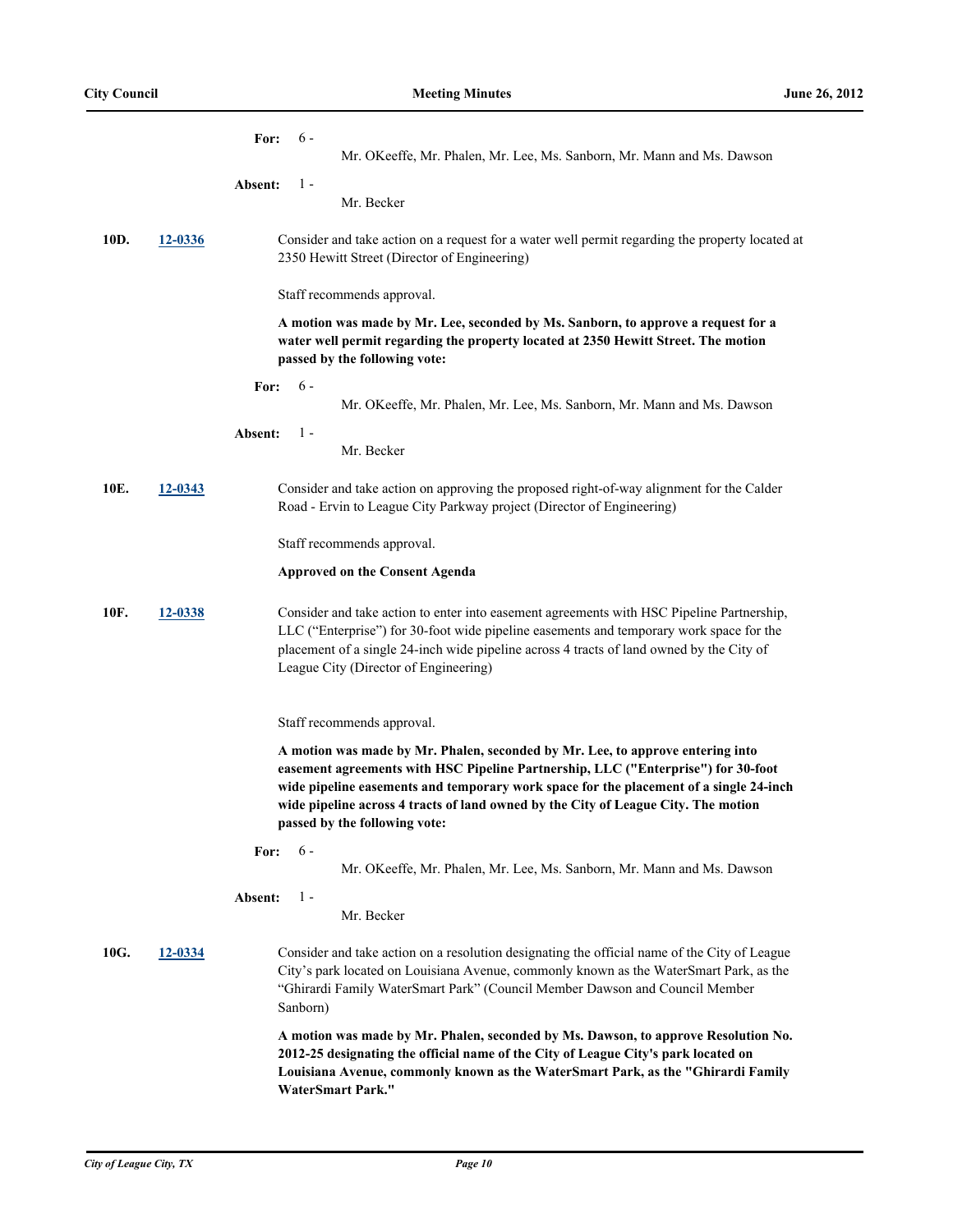**The motion was amended by Mr. Phalen, seconded by Ms. Dawson to designate the official name of the park as "Ghirardi WaterSmart Park."** 

|      |         | A motion was made by Mr. OKeeffe to postpone to July 24th, and to instruct the City<br>Attorney to produce documents and audio of Council executive session discussions<br>regarding renaming the park for review in executive session on July 10th. The motion<br>died for lack of a second. |             |                                                                                                                                                                                                                                                                                                                              |
|------|---------|-----------------------------------------------------------------------------------------------------------------------------------------------------------------------------------------------------------------------------------------------------------------------------------------------|-------------|------------------------------------------------------------------------------------------------------------------------------------------------------------------------------------------------------------------------------------------------------------------------------------------------------------------------------|
|      |         |                                                                                                                                                                                                                                                                                               | discussion. | A motion was made by Mr. Phalen, seconded by Ms. Dawson, to call the question. The<br>motion was withdrawn by Mr. Phalen, to allow Council Members to continue                                                                                                                                                               |
|      |         |                                                                                                                                                                                                                                                                                               |             | A motion was made by Mr. Phalen, seconded by Ms. Dawson, to call the question.                                                                                                                                                                                                                                               |
|      |         |                                                                                                                                                                                                                                                                                               |             | The motion to call the question passed by the following vote:                                                                                                                                                                                                                                                                |
|      |         | For:                                                                                                                                                                                                                                                                                          | $5 -$       | Mr. OKeeffe, Mr. Phalen, Mr. Lee, Ms. Sanborn and Ms. Dawson                                                                                                                                                                                                                                                                 |
|      |         | <b>Opposed:</b>                                                                                                                                                                                                                                                                               | $1 -$       | Mr. Mann                                                                                                                                                                                                                                                                                                                     |
|      |         | Absent:                                                                                                                                                                                                                                                                                       | $1 -$       | Mr. Becker                                                                                                                                                                                                                                                                                                                   |
|      |         |                                                                                                                                                                                                                                                                                               |             | The motion made by Mr. Phalen, seconded by Ms. Dawson, to name the park "Ghirardi"<br>WaterSmart Park" passed by the following vote:                                                                                                                                                                                         |
|      |         | For:                                                                                                                                                                                                                                                                                          | $5 -$       | Mr. Phalen, Mr. Lee, Ms. Sanborn, Mr. Mann and Ms. Dawson                                                                                                                                                                                                                                                                    |
|      |         | Opposed:                                                                                                                                                                                                                                                                                      | $1 -$       | Mr. OKeeffe                                                                                                                                                                                                                                                                                                                  |
|      |         | Absent:                                                                                                                                                                                                                                                                                       | $1 -$       | Mr. Becker                                                                                                                                                                                                                                                                                                                   |
| 10H. | 12-0344 |                                                                                                                                                                                                                                                                                               |             | Consider and take action on a change order to the WW0103 Southwest Water Reclamation<br>Facility construction contract with CDM Constructors, Inc. (Director of Engineering)                                                                                                                                                 |
|      |         |                                                                                                                                                                                                                                                                                               |             | Staff recommends approval.                                                                                                                                                                                                                                                                                                   |
|      |         |                                                                                                                                                                                                                                                                                               |             | <b>Approved on the Consent Agenda</b>                                                                                                                                                                                                                                                                                        |
| 10I. | 12-0340 |                                                                                                                                                                                                                                                                                               |             | Consider and take action on a resolution establishing an Advance Funding Agreement<br>between the Texas Department of Transportation and the City of League City for the<br>Construction funding of the realignment of the FM 270, FM 2094, and FM 518 (5 Corners)<br>intersection, project ST1101 (Director of Engineering) |
|      |         |                                                                                                                                                                                                                                                                                               |             | Staff recommends approval.                                                                                                                                                                                                                                                                                                   |
|      |         |                                                                                                                                                                                                                                                                                               |             | Resolution No. 2012-26 approved on the Consent Agenda                                                                                                                                                                                                                                                                        |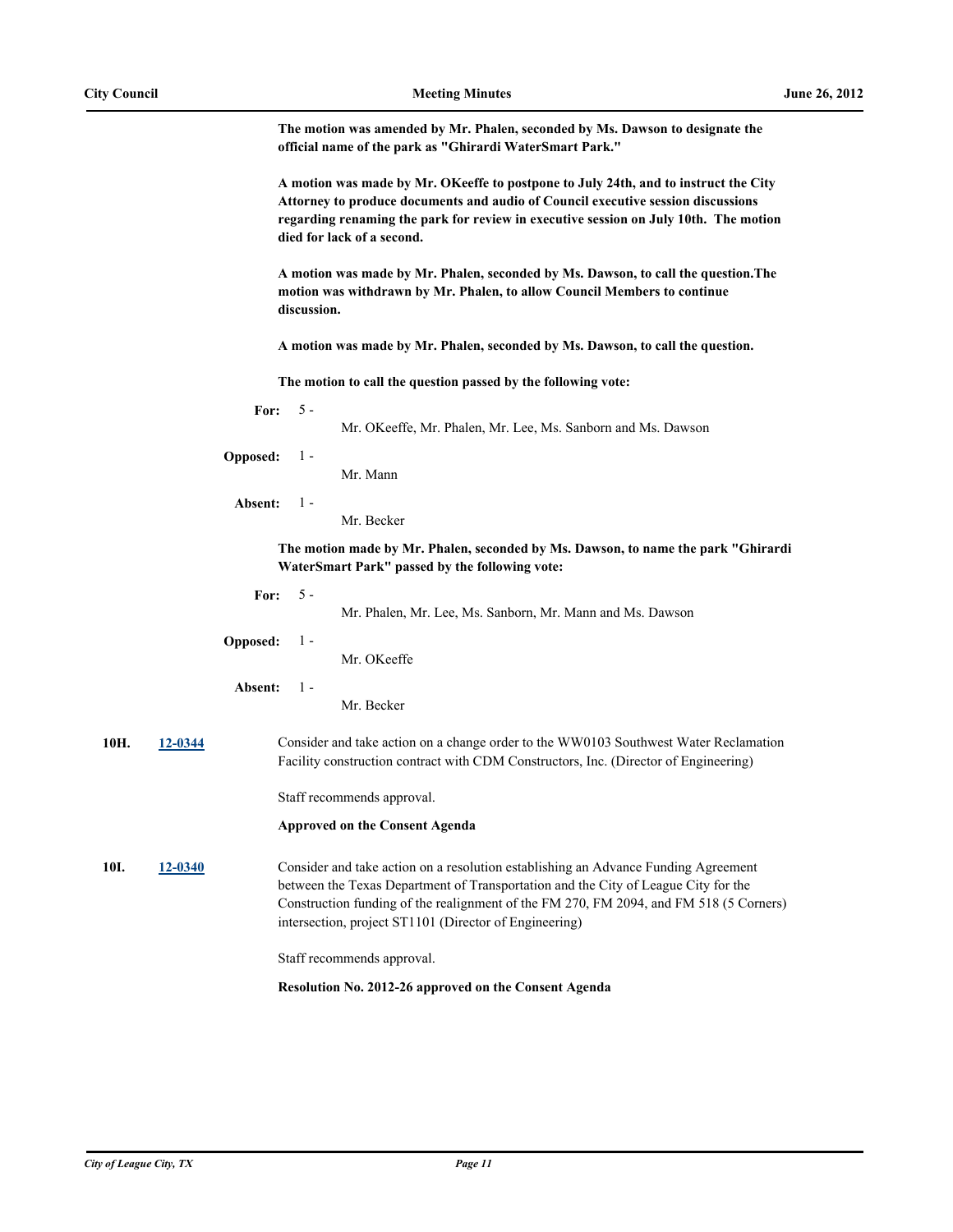| 10J. | 12-0341 | Consider and take action to amend the Professional Services Agreement between Occam         |
|------|---------|---------------------------------------------------------------------------------------------|
|      |         | Consulting Engineers and the City of League City for the realignment of the intersection of |
|      |         | FM 270, FM 2094 and FM 518 (5 Corners) intersection, Project ST1101 (Director of            |
|      |         | Engineering)                                                                                |

Staff recommends approval.

**Approved on the Consent Agenda**

#### **END OF CONSENT AGENDA**

#### **11. OLD BUSINESS**

#### **12. NEW BUSINESS**

**12A. [12-0303](http://leaguecity.legistar.com/gateway.aspx?m=l&id=3151)** Consider and take action on the approval of a contract to purchase Sensus Water Meters and the Infrastructure for the meter reading system through Aqua-Metrics Sales Company utilizing the H-GAC Cooperative Purchasing Program (City Manager)

Staff recommends approval

**A motion was made by Ms. Sanborn, seconded by Mr. Phalen, to approve a contract to purchase Sensus Water Meters and the infrastructure for the meter reading system through Aqua-Metrics Sales Company utilizing the H-GAC Cooperative Purchasing Program. The motion passed by the following vote:**

**For:** 6 -

Mr. OKeeffe, Mr. Phalen, Mr. Lee, Ms. Sanborn, Mr. Mann and Ms. Dawson

#### **Absent:** 1 -

Mr. Becker

**12B. [12-0311](http://leaguecity.legistar.com/gateway.aspx?m=l&id=3159)** Consider and take action on the award of a contract for meter installation to Utiluse. (City Manager)

Staff recommends approval.

**A motion was made by Ms. Sanborn, seconded by Mr. Phalen, to award a contract for meter installation to Utiluse. The motion passed by the following vote:**

**For:** 6 -

Mr. OKeeffe, Mr. Phalen, Mr. Lee, Ms. Sanborn, Mr. Mann and Ms. Dawson

**Absent:** 1 -

#### Mr. Becker

**12C. [12-0337](http://leaguecity.legistar.com/gateway.aspx?m=l&id=3185)** Consider and take action to amend the professional services agreement between the City of League City and HR Green Company (formerly Sparks-Barlow-Barnett) associated with the water meter replacement project(Director of Engineering)

Staff recommends approval.

**A motion was made by Ms. Sanborn, seconded by Mr. Phalen, to approve amending the professional services agreement between the City of League City and HR Green Company (Formerly Sparks-Barlow-Barnett) associated with the water meter replacement project. The motion passed by the following vote:**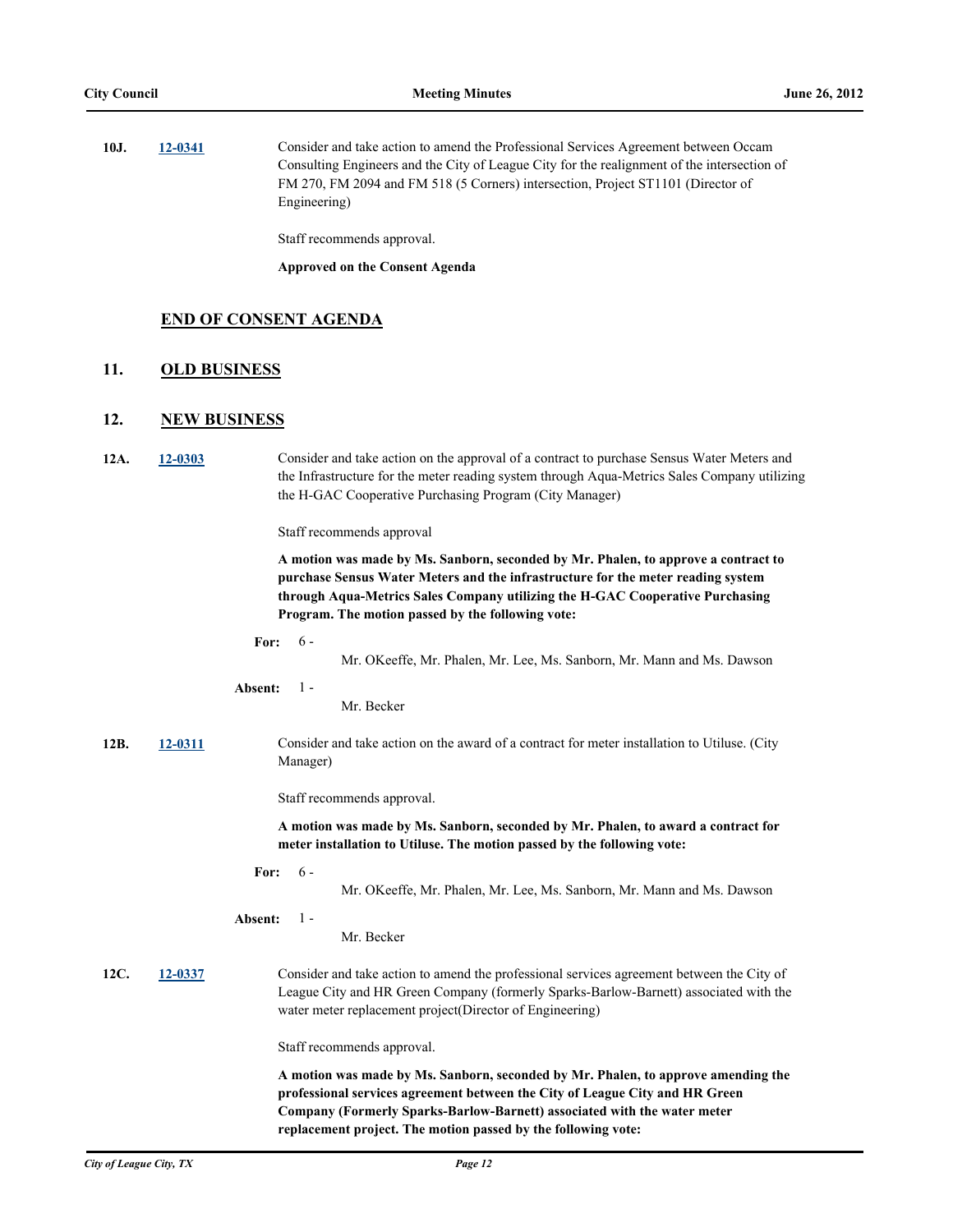|      | For:                                                                                                                        | $6 -$<br>Mr. OKeeffe, Mr. Phalen, Mr. Lee, Ms. Sanborn, Mr. Mann and Ms. Dawson                                                                                                                                                                                                               |  |  |
|------|-----------------------------------------------------------------------------------------------------------------------------|-----------------------------------------------------------------------------------------------------------------------------------------------------------------------------------------------------------------------------------------------------------------------------------------------|--|--|
|      | Absent:                                                                                                                     | $1 -$                                                                                                                                                                                                                                                                                         |  |  |
|      |                                                                                                                             | Mr. Becker                                                                                                                                                                                                                                                                                    |  |  |
| 12D. | 12-0339                                                                                                                     | Consider and take action on the First Addendum to the First Supplement to Second Amended<br>and Restated Water Supply Contract between Gulf Coast Water Authority and City of League<br>City, Texas (Director of Engineering)                                                                 |  |  |
|      |                                                                                                                             | Staff recommends approval.                                                                                                                                                                                                                                                                    |  |  |
|      |                                                                                                                             | A motion was made by Mr. OKeeffe, seconded by Mr. Phalen, to approve the First<br>Addendum to the First Supplement to Second Amended and Restated Water Supply<br>Contract between Gulf Coast Water Authority and the City of League City, Texas. The<br>motion passed by the following vote: |  |  |
|      | For:                                                                                                                        | $5 -$<br>Mr. OKeeffe, Mr. Phalen, Mr. Lee, Ms. Sanborn and Mr. Mann                                                                                                                                                                                                                           |  |  |
|      | Absent:                                                                                                                     | $1 -$<br>Mr. Becker                                                                                                                                                                                                                                                                           |  |  |
|      | <b>Out of Room:</b>                                                                                                         | $1 -$                                                                                                                                                                                                                                                                                         |  |  |
|      |                                                                                                                             | Ms. Dawson                                                                                                                                                                                                                                                                                    |  |  |
| 12E. | 12-0347                                                                                                                     | Consider and take action to direct staff to prepare ballot language for a Public Safety and Jail<br>Facility tax supported bond referendum for the November general election (Council Member<br>OKeeffe and Council Member Mann)                                                              |  |  |
|      |                                                                                                                             | A motion was made by Ms. Sanborn, seconded by Mr. Phalen, to deny this item.                                                                                                                                                                                                                  |  |  |
|      | A motion was made by Mr. Phalen, seconded by Ms. Sanborn, to call the question. The<br>motion passed by the following vote: |                                                                                                                                                                                                                                                                                               |  |  |
|      | For:                                                                                                                        | $5 -$<br>Mr. OKeeffe, Mr. Phalen, Mr. Lee, Ms. Sanborn and Ms. Dawson                                                                                                                                                                                                                         |  |  |
|      | Opposed:                                                                                                                    | $1 -$<br>Mr. Mann                                                                                                                                                                                                                                                                             |  |  |
|      | Absent:                                                                                                                     | $1 -$<br>Mr. Becker                                                                                                                                                                                                                                                                           |  |  |
|      | The motion to deny passed by the following vote:                                                                            |                                                                                                                                                                                                                                                                                               |  |  |
|      | For:                                                                                                                        | $4 -$<br>Mr. Phalen, Mr. Lee, Ms. Sanborn and Ms. Dawson                                                                                                                                                                                                                                      |  |  |
|      | Opposed:                                                                                                                    | $2 -$<br>Mr. OKeeffe and Mr. Mann                                                                                                                                                                                                                                                             |  |  |
|      | Absent:                                                                                                                     | $1 -$<br>Mr. Becker                                                                                                                                                                                                                                                                           |  |  |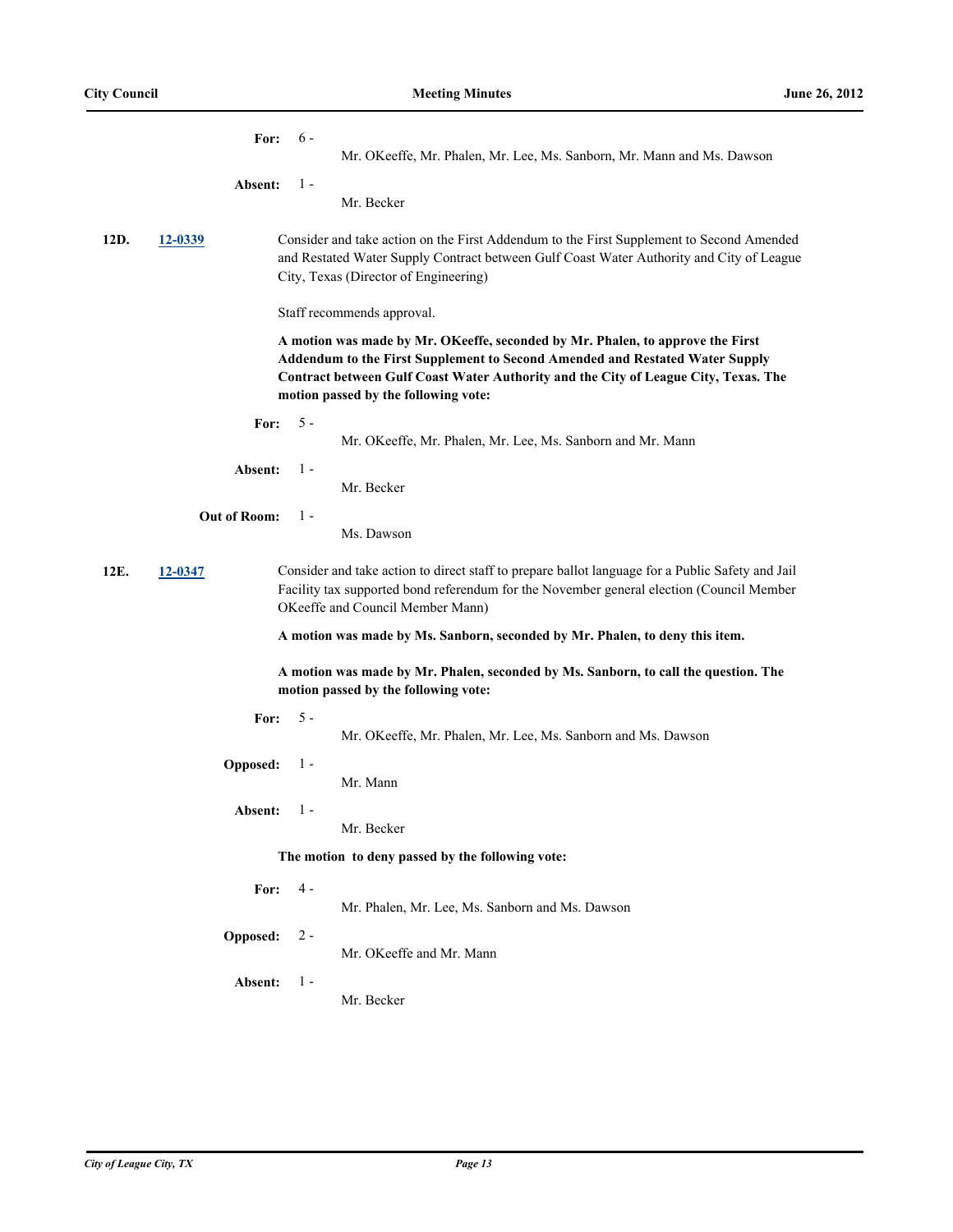| 12F. | 12-0329 | Consider and take action on a resolution authorizing publication of notice of intention to issue<br>certificates of obligation (City Manager)                                                                                                       |
|------|---------|-----------------------------------------------------------------------------------------------------------------------------------------------------------------------------------------------------------------------------------------------------|
|      |         | A motion was made by Mr. Phalen, seconded by Ms. Dawson, to approve Resolution No.<br>2012-27 authorizing publication of notice of intention to issue certificates of obligation.<br>The motion passed by the following vote:                       |
|      |         | 4 -<br>For:<br>Mr. Phalen, Mr. Lee, Ms. Sanborn and Ms. Dawson                                                                                                                                                                                      |
|      |         | Opposed:<br>$2 -$<br>Mr. OKeeffe and Mr. Mann                                                                                                                                                                                                       |
|      |         | $1 -$<br>Absent:<br>Mr. Becker                                                                                                                                                                                                                      |
| 12G. | 12-0332 | Consider and take action on an amendment to an agreement with West Engineering to provide<br>drilling safety management consulting services at Langley No. 1 Well. (Director of Planning<br>and Development)                                        |
|      |         | Staff recommends approval.                                                                                                                                                                                                                          |
|      |         | A motion was made by Mr. Phalen, seconded by Mr. Lee, to approve an amendment to<br>an agreement with West Engineering to provide drilling safety management consulting<br>services at Langley No. 1 Well. The motion passed by the following vote: |
|      |         | $6 -$<br>For:<br>Mr. OKeeffe, Mr. Phalen, Mr. Lee, Ms. Sanborn, Mr. Mann and Ms. Dawson                                                                                                                                                             |
|      |         | Absent:<br>$1 -$<br>Mr. Becker                                                                                                                                                                                                                      |
| 12H. | 12-0342 | Consider and take action on formation of the Growth and Development Advisory Committee<br>(Mayor Paulissen)                                                                                                                                         |
|      |         | A motion was made by Mr. Phalen, seconded by Mr. Lee, to approve formation of the<br><b>Growth and Development Advisory Committee.</b>                                                                                                              |
|      |         | A motion was made by Mr. Phalen, seconded by Ms. Dawson, to call the vote. The<br>motion passed by the following vote:                                                                                                                              |
|      |         | $6 -$<br>For:<br>Mr. OKeeffe, Mr. Phalen, Mr. Lee, Ms. Sanborn, Mr. Mann and Ms. Dawson                                                                                                                                                             |
|      |         | $1 -$<br>Absent:<br>Mr. Becker                                                                                                                                                                                                                      |
|      |         | The motion to approve formation of the committee passed by the following vote:                                                                                                                                                                      |
|      |         | $6-$<br>For:<br>Mr. OKeeffe, Mr. Phalen, Mr. Lee, Ms. Sanborn, Mr. Mann and Ms. Dawson                                                                                                                                                              |
|      |         | $1 -$<br>Absent:<br>Mr. Becker                                                                                                                                                                                                                      |
| 13.  |         | <b>FIRST READING OF ORDINANCES</b>                                                                                                                                                                                                                  |

# **14. TABLED ITEMS SUBJECT TO RECALL**